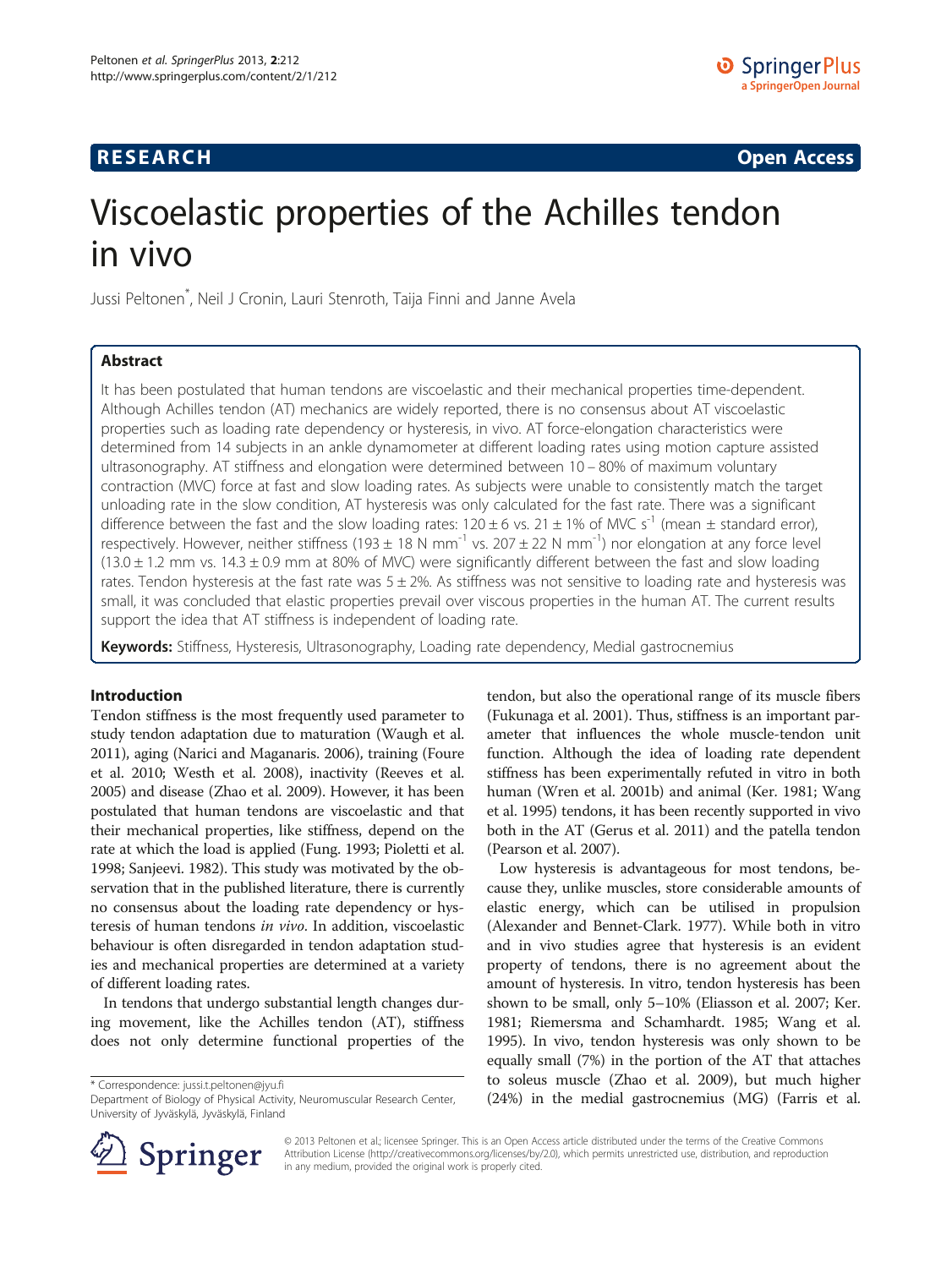[2011b;](#page-6-0) Wang et al. [2012\)](#page-7-0) and lateral gastrocnemius (Lichtwark and Wilson. [2005](#page-6-0)) tendon.

Stiffness can be determined from any tendon, but the AT is perhaps the most frequently explored due to its importance in human locomotion and easy accessibility with ultrasound (US) due to its superficiality and pennated muscle fibres. In the current study, the AT was loaded in a controlled laboratory environment to accurately quantify its viscoelastic properties. The current results are particularly useful to interpret the results of AT adaptation studies; are changes in AT stiffness due to adaptation or due to a variety of different loading rates? The current study will also elucidate the relationship between elastic and viscous properties of the human AT. The study examined the following two research questions:

- 1. Do AT stiffness and elongation in vivo depend on the rate at which the load is applied?
- 2. Is AT hysteresis in vivo within the 5 to 10% range that has been commonly reported in vitro?

# Materials and methods

# Subjects

14 subjects (10 males and 4 females) participated in the study. Their age, height and mass were  $36 \pm 13$  years,  $173 \pm 12$ 11 cm and  $67 \pm 11$  kg (mean  $\pm$  standard deviation), respectively. All subjects had a life-long training background in physical activities such as ball games and endurance running. Participants were informed about the procedures, benefits and possible risks involved in the study, and they all signed a written consent prior to the study. All methods were approved by the local ethical committee and the study conformed to the standards set by the latest revision of the Declaration of Helsinki.

#### Protocol

Tendon mechanical properties were assessed in an ankle dynamometer where subjects voluntarily contracted and relaxed their calf muscles to stretch and release the AT. Contractions were performed at two distinctive speeds – fast and slow – to impose the AT to loading rates that are typically used in tendon adaptation studies. Prior to measurements, maximum voluntary contraction (MVC) force was determined as the best out of three trials. Then each subject performed 10 warm-up/practise contractions to stabilise the AT (Maganaris. [2003](#page-6-0)) and to learn the following characteristics of the trials: target force, which was 80% of MVC for both contractions speeds; and the target duration, which was either 1or 7 seconds for fast and slow contractions, respectively. Duration included both stretching and releasing of the tendon. Subjects received visual feedback of their force production through the monitor in front of them to help them to reach the target force level and durations. Six

trials were recorded consisting of three trials for each speed. Trial order was randomised and a one-minute resting period was held between contractions to prevent muscle fatigue. Despite several attempts, subjects were not consistently able to control the release phase of the slow contraction. As a result, only the loading phase of the slow contraction is reported.

#### Apparatus and collection of data

Tendon mechanical testing was performed in a custombuilt ankle dynamometer (University of Jyväskylä, Finland). Subjects were seated with their knee extended, the ankle at a right angle (sole of the foot perpendicular to the shank) and the hip flexed to 60° (Figure [1A](#page-2-0)). Their right leg was tightly anchored between the back rest and the foot pedal where a force transducer (Precision TB5-C1, Raute, Nastola, Finland) was installed. Possible heel movement was quantified with a potentiometer placed under the heel. Foot reaction force and the heel position were collected with a 16-bit AD-board (CED 1401, Cambridge Electronic Design, England) at 1 kHz and stored on computer for later analysis.

AT length was measured using motion capture assisted ultrasonography (US). With this method, US image coordinates can be transformed to the laboratory coordinate system (CS) for accurate calculation of AT length. To identify the myotendinous junction (MTJ) of the medial gastrocnemius (MG) muscle, a linear array US probe (Aloka 5712, Osaka, Japan) was placed in the sagittal plane over the right leg 2 cm medial to the junction separating the medial and lateral portions of the gastrocnemius muscle. An impedance-matched acoustic pad was placed under the probe to ease propagation of ultrasound waves, and the probe was secured to the leg with elastic bandages (Figure [1B](#page-2-0)). A digital camera (InLine 250, Fastec Imaging, San Diego, USA) was placed on the ankle dynamometer's left side to image movement of the probe during measurements. The camera's optical axis was perpendicular to the sagittal plane and the camera was focused on the US probe's four reflective markers that were placed on the probe handle to enable movement tracking. The camera and the US unit operated at 125 frames  $s^{-1}$  for the fast loading rate and 60 frames  $s^{-1}$  for the slow loading rate. The data collection rate was reduced for the slow condition due to memory limitation in the US imaging unit (Aloka Alpha 10, Osaka, Japan). Because the loading rate was several times slower at the slow rate, the lower sampling frequency was also adequate. US images were stored to the imaging unit and the digital camera's video was recorded to computer for later export. The camera and US images were synchronised with a square-wave pulse that was fed into the US unit's digital input and used to trigger a flashing light signal visible on the video.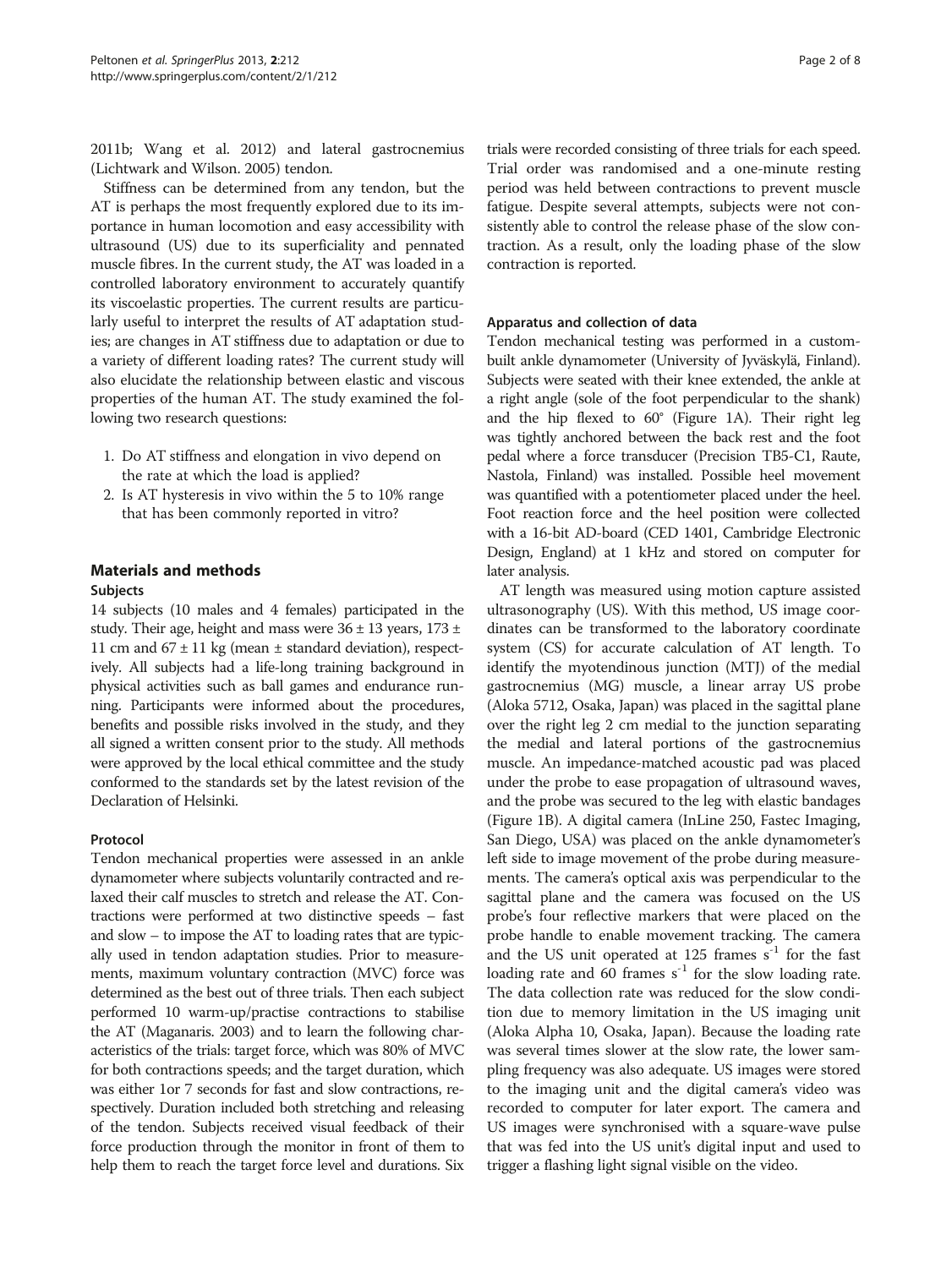<span id="page-2-0"></span>

## Analysis and statistics

AT force was calculated by multiplying the pedal reaction force with a gear ratio (foot lever arm divided by tendon lever arm). Foot lever arm was determined as the distance between the first metatarsal and the centre of the medial malleolus and tendon lever arm as the distance between the medial malleolus and the posterior surface of the calcaneus (Peltonen et al. [2010](#page-6-0), [2012\)](#page-6-0). Lever arm lengths were taken as a projection along the sole of the foot when it was perpendicular to the shank. Therefore, lever arms were considered to be perpendicular to the line of force.

AT length was calculated as the distance between the MTJ of the MG muscle and the bony superior and posterior surface of the heel. Initial position of the heel was taken when the foot was properly installed to the pedal. Possible heel displacement in the superior-inferior direction during subsequent muscle contraction was measured with a position sensor located under the heel. MTJ displacement was analysed from the US images with software that exploits pyramidal implementation of the Lukas-Kanade feature tracking (Bouguet, [2000](#page-6-0), May). The software requires the user to place nine tracking points over the area of interest as shown in Figure 2. The tracking points were placed just superior to the MTJ along the aponeurosis separating MG and soleus, but still on the side of MG. We have found this placement to yield the most repeatable results. The tracking algorithm has been previously shown to be accurate and repeatable (Magnusson et al. [2003](#page-6-0)). After tracking, MTJ coordinates of each trial were transformed from the US probe CS to the laboratory CS, which was determined by a stationary video calibration object. The moving CS of the US probe was defined by the four reflective markers placed on the probe handle (Figure 1B). The origin of the US image relative to the probe markers was determined by placing an echogenic marker on the image origin and measuring its distance from the markers. Two dimensional analysis was considered adequate because all movement could be restricted to the sagittal plane (Peltonen et al. [2010](#page-6-0)). A similar

procedure has also been used in space (Gerus et al. [2011](#page-6-0); Lichtwark and Wilson. [2005](#page-6-0)). Tendon elongation was calculated by subtracting initial tendon length at the onset of force production, and strain was calculated by dividing elongation by initial length.

AT force-elongation curves were normalised in time and then averaged resulting in one curve per subject per loading rate. The mean coefficients of variation between each trial for the same subject and the same loading rate were 6% and 7% for the durations of the fast loading and unloading phase, respectively, and 9% for the duration of the slow loading phase. All 14 subjects were included in the analysis of the fast contraction and 10 in the analysis of the slow contraction. Reasons for exclusion were: data were corrupted (1 case); duration of the loading phase deviated by more than 40% of the target duration (1 case); failure to reach the target force level (2 cases).

AT stiffness was calculated as the slope of the leastsquares line of the ascending limb of the force-elongation curve between 10% and 80% of MVC force. Loading and

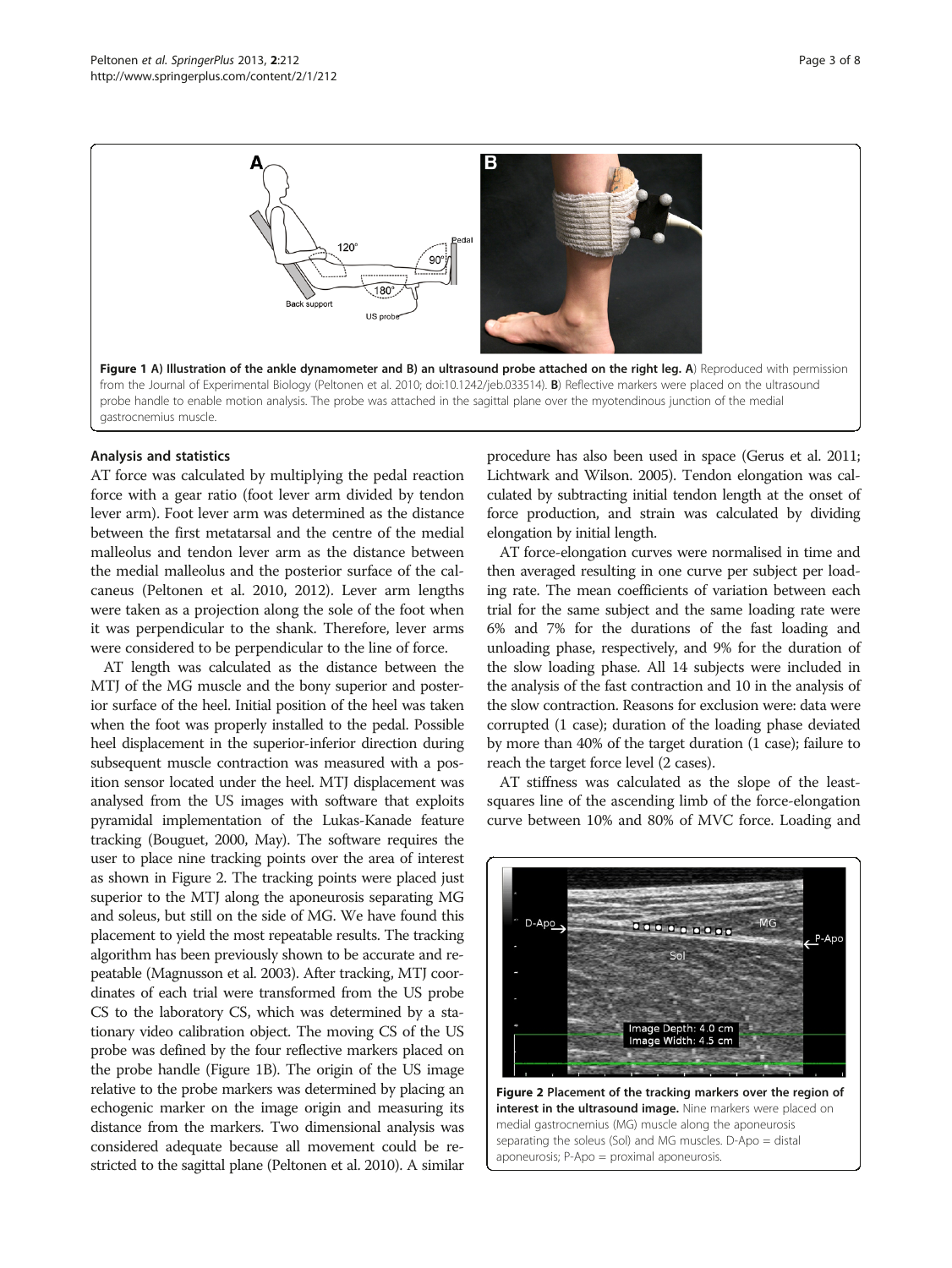<span id="page-3-0"></span>strain rates were calculated as the slope of the force-time and strain-time curves, respectively. Hysteresis was calculated by subtracting the area under the descending limb of the force-elongation curve from the area under the ascending limb and dividing the difference by the area under the ascending limb (Figure 3).

Loading phases of individual force-elongation curves were further averaged to yield separate loading curves for the slow and fast contractions (Figure 4). Averaging was done at 10% intervals ranging from 10% to 80% of MVC and included only those subjects that had data for both loading rates  $(N = 10)$ .

Wilcoxon's signed-rank test was used to test differences in stiffness and elongation between the fast and slow contractions. Linearity of average force elongation curves was tested with a least squares linear regression method. The level of significance was always set to  $P < 0.05$ . Errors in figures and tables are the standard error (SE) of the mean.

#### Results

Table [1](#page-4-0) displays AT loading rate sensitivity and hysteresis. The average fast loading rate was  $120 \pm 6\%$  of MVC s<sup>-1</sup> (mean  $\pm$  SE) and it was significantly higher than the average slow loading rate,  $21 \pm 1\%$  of MVC s<sup>-1</sup> (N = 10, P < 0.05). However, AT stiffness did not change between the fast and slow loading rates being  $193 \pm 22$  N mm<sup>-1</sup> and  $207 \pm 18$  N mm<sup>-1</sup>, respectively (N = 10, P = 0.105).

Tendon hysteresis was determined for all subjects at the fast rate (Table [1](#page-4-0)). Hysteresis was on average  $5 \pm 2\%$ 



 $(N = 14)$  and it ranged from  $-7\%$  to 21%. There was no difference between the mean loading time (0.589 s) and the mean unloading time (0.588 s) at the fast rate ( $N = 14$ ,  $P = 0.890$ ). The possible relationship between hysteresis and the difference in loading and unloading time was also tested, but the correlation coefficient proved to be nonsignificant ( $N = 14$ ,  $R = -0.425$ ,  $P = 0.129$ ). It must be noted here that negative hysteresis means that the tendon released more energy than it originally stored, which is not possible. This issue is addressed further in the discussion.

Figure 4 shows average AT elongations at 10% intervals of MVC. At the maximum measured force level, which was 80% of MVC, the AT elongation was  $14.3 \pm 1.2$  mm at the fast rate and  $13.0 \pm 0.9$  mm at the slow rate, but the difference was not statistically significant  $(N = 10, P =$ 0.064). The same was true for all force levels: there were no statistical differences in AT elongation.

## **Discussion**

The major findings of the current study were that: 1) AT stiffness and elongation were independent of the loading rate and 2) AT hysteresis was small (5% on average). The current data are in line with the majority of previous in vitro tendon studies indicating time-independent mechanical behaviour (Abrahams. [1967;](#page-6-0) Ker. [1981](#page-6-0); Mabuchi et al. [1991](#page-6-0); Noyes et al. [1974;](#page-6-0) Wang et al. [1995](#page-7-0); Woo et al. [1990;](#page-7-0) Wren et al. [2001b](#page-7-0)) and small hysteresis (Bennett et al. [1986;](#page-6-0) Eliasson et al. [2007;](#page-6-0) Ker. [1981](#page-6-0); Riemersma and Schamhardt. [1985](#page-7-0); Wang et al. [1995\)](#page-7-0).

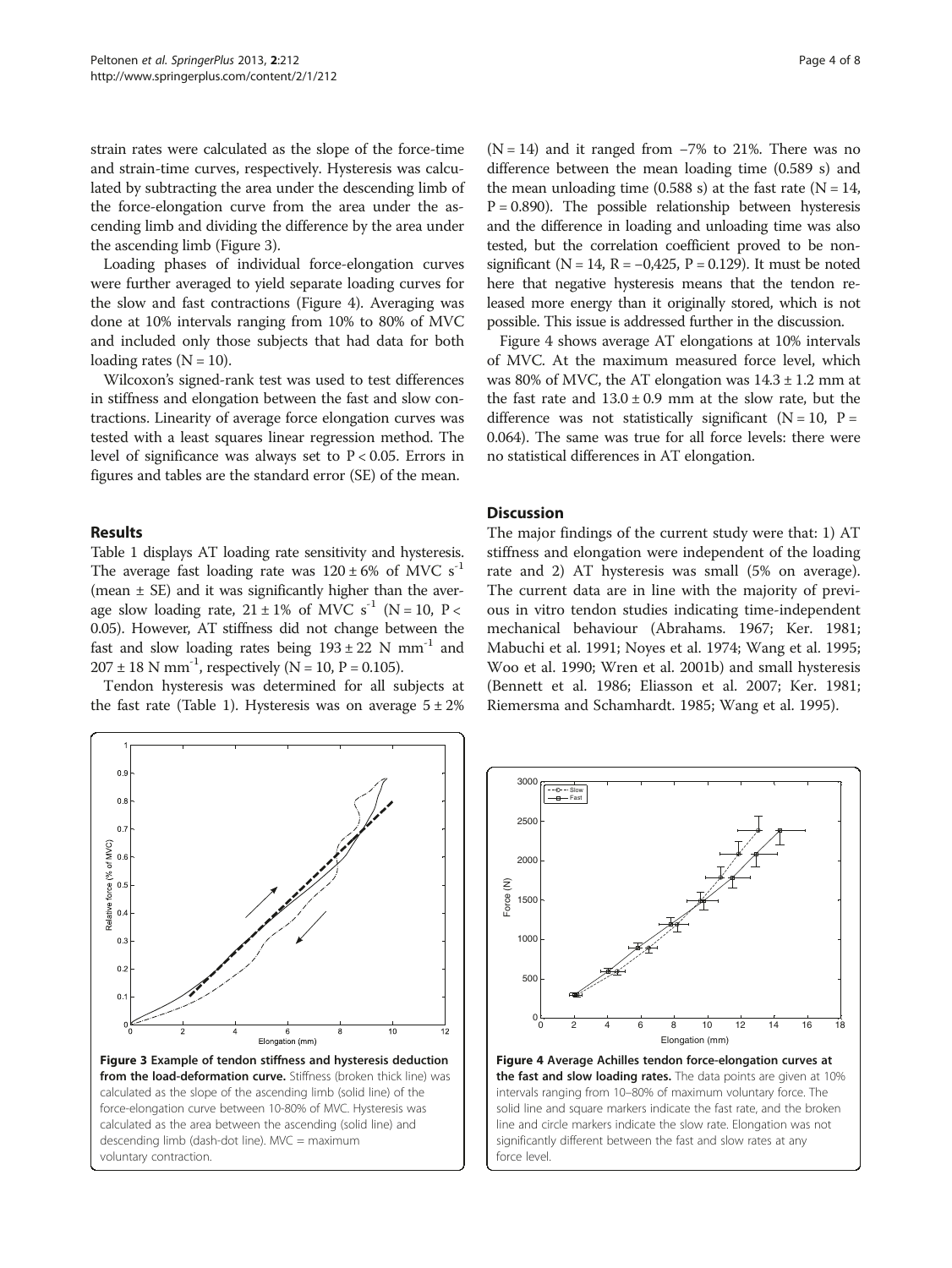| Subject              | Sex       | Loading rate (% of MVC $s^{-1}$ ) |      | Stiffness (N mm <sup>-1</sup> ) |      | Hysteresis (%) |
|----------------------|-----------|-----------------------------------|------|---------------------------------|------|----------------|
|                      |           | Slow                              | Fast | Slow                            | Fast | Fast           |
|                      | M         | 18                                | 91   | 300                             | 267  | $-7$           |
| 2                    | ${\sf M}$ | 20                                | 151  | 255                             | 310  | 15             |
| 3                    | M         | 20                                | 126  | 191                             | 168  | $-1$           |
| 4                    | F         | 20                                | 108  | 196                             | 179  | $-4$           |
| 5                    | F         | 23                                | 126  | 273                             | 241  | $-1$           |
| 6                    | M         | 19                                | 125  | 156                             | 124  | 21             |
| 7                    | M         | 19                                | 97   | 247                             | 253  | 6              |
| 8                    | M         | 23                                | 108  | 176                             | 154  | 6              |
| 9                    | F         | 21                                | 118  | 144                             | 119  | 13             |
| 10                   | M         | 27                                | 153  | 132                             | 120  | $-4$           |
| 11                   | M         |                                   | 144  |                                 | 227  | $-4$           |
| 12                   | M         |                                   | 180  |                                 | 188  | 9              |
| 13                   | F         |                                   | 111  |                                 | 132  | 6              |
| 14                   | M         |                                   | 264  |                                 | 279  | 13             |
| mean (subjects 1-10) |           | 21                                | 120  | 207                             | 193  | 4              |
| SE (subjects 1-10)   |           | 1                                 | 6    | 18                              | 22   | 3              |
| mean (all)           |           |                                   | 136  |                                 | 197  | 5              |
| SE (all)             |           |                                   | 12   |                                 | 17   | $\overline{2}$ |

<span id="page-4-0"></span>Table 1 Achilles tendon loading rate sensitivity and hysteresis

MVC maximum voluntary contraction, SE standard error.

#### Influence of tendon material

Early failure experiments demonstrated that ligaments were more prone to ruptures at high strain rates than at low strain rates (Crowninshield and Pope. [1976;](#page-6-0) Noyes et al. [1974](#page-6-0)). Because later studies did not find such a relationship (Danto and Woo. [1993](#page-6-0); Ng et al. [2004;](#page-6-0) Woo et al. [1990;](#page-7-0) Wren et al. [2001a](#page-7-0), [2001b\)](#page-7-0), it has been postulated that tendon viscoelastic properties may vary (Wren et al. [2001b\)](#page-7-0). The finding that high-stressed flexor tendons have a lower hysteresis than low-stressed extensor tendons supports this idea (Shadwick. [1990\)](#page-7-0). Because high-stressed tendons have also been shown to have higher fatigue resistance than low-stressed tendons (Pike et al. [2000](#page-6-0)), it has been postulated that high-stressed tendons are made of different material, possibly to compensate for a lower safety factor (Ker et al. [2000\)](#page-6-0). In humans, the AT has to withstand stresses around 80 MPa (Lichtwark and Wilson. [2005\)](#page-6-0) and can be categorised as a high-stressed tendon. In comparison, maximum stress in the patella tendon may be only half of that, 40 MPa (Hansen et al. [2006](#page-6-0)). Thus, functional requirements may explain why the patella tendon and the AT are made of different material and why the patella tendon exhibits loading rate sensitivity (Pearson et al. [2007\)](#page-6-0), whereas the AT in the current study did not.

All subjects in the current study had a history of regularly stressing their AT's in activities that require cyclic stretching and releasing of the AT, which could explain their rather non-viscous properties. The exact mechanism of tendon mechanical adaptation is not understood, but there is substantial evidence showing that tendon stiffness increases during maturation (Waugh et al. [2011](#page-7-0)) and training (Westh et al. [2008\)](#page-7-0), and decreases during aging (Narici and Maganaris. [2006\)](#page-6-0) and inactivity (Reeves et al. [2005](#page-7-0)). However, there is usually no clear evidence of causality; for example, an age-related decrease in stiffness may be a consequence of the aging process, but it may also be caused by decreased physical activity and loss of muscle force, therefore suggesting that tendon adapts to usage (Stenroth et al. [2012\)](#page-7-0). Alterations in tendon hysteresis are much less frequently reported than changes in stiffness. However, there is some evidence to suggest that AT hysteresis could decrease after plyometric training (Foure et al. [2010\)](#page-6-0) without any significant change in AT cross-sectional area. This supports the adaptation to usage theory and indicates that by regularly engaging in physical activities, the current subjects may have achieved or maintained an AT that has a small hysteresis and is suitable for efficient elastic energy storage and return.

#### Implications for human movement

Low hysteresis is advantageous for tendon not only because it enables high elastic energy return but also because it minimises heat damage (Alexander. [2002\)](#page-6-0). This applies to walking, running and jumping, during which high efficiency is required. On the contrary, during landing, where mechanical energy is absorbed rather than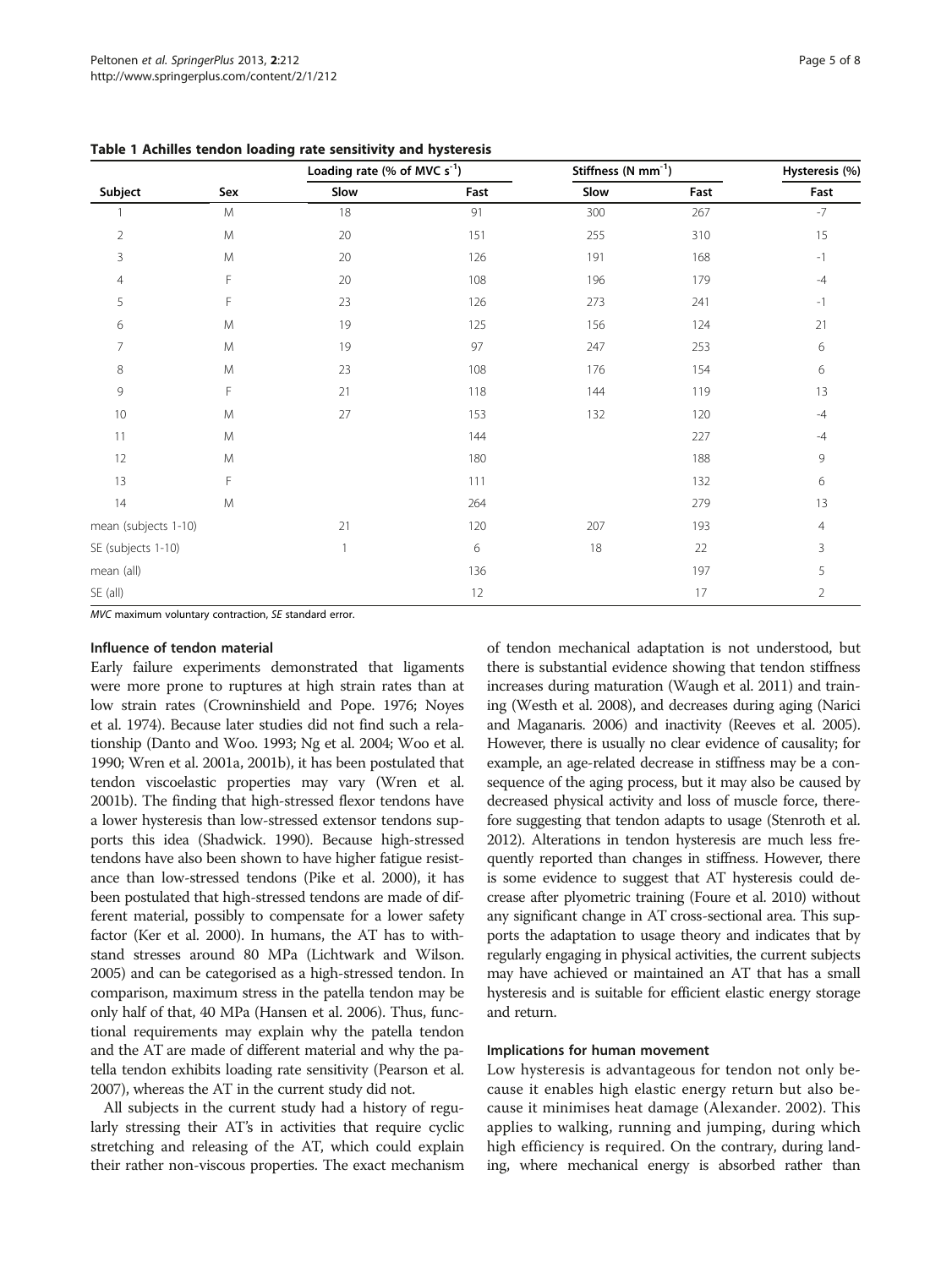stored and returned, high hysteresis could be useful. This is probably unnecessary because tendon acts as an energy buffer by rapidly stretching and storing energy that is then slowly absorbed during subsequent active muscle lengthening. This substantially lowers energy absorption rate as well as muscle eccentric contraction velocity – as compared to fast muscle stretch – and supposedly protects against muscle damage (Konow et al. [2011\)](#page-6-0). It is difficult to imagine how varying stiffness could improve this ability. Higher stiffness would obviously result in lower tendon strain. However, reducing tendon strain also reduces strain energy storage and may compromise the tendon's ability to act as an energy buffer. Thus, it seems plausible that tendon strains are proportional to the load and independent of the loading rate.

In the current study, the mean slow strain rate was 1.7%  $s^{-1}$  and the mean fast strain rate was 10%  $s^{-1}$ . Even faster strain rates are achieved in running  $(15 - 70\% \text{ s}^{-1})$ (Farris et al. [2011a](#page-6-0); Lichtwark et al. [2007\)](#page-6-0), but the current strain rate range overlaps with that of walking (Lichtwark et al. [2007](#page-6-0)). The quite substantial strain rate range (6-fold difference), without any noticeable changes in tendon stiffness or elongation, indicates that AT mechanical behaviour may be strain rate independent throughout the physiological strain rate range. Regardless of whether the current results can be generalised to full speed motion or not, they provide evidence that the strain rates that are typically used in AT mechanical testing do not affect its stiffness or elongation.

#### Methodological considerations

In the published literature, AT elongation has been determined with several methods. The challenge has been to take into account the displacements of the myotendinous junction, the heel and the US probe. Sometimes these parameters have been estimated, but this could lead to overestimation of AT elongation by 40% (Gerus et al. [2011](#page-6-0)). The current study does not suffer from this limitation. The AT elongation was calculated by measuring both heel movement and MTU displacement within the same contraction, without any corrections, with a method that combines ultrasonography and motion analysis. We consider this method to be the most accurate to date. Because AT force was estimated, it is influenced by variation in moment arm lengths. We have verified with pressure insoles that the point of application of force moves slightly towards the 1<sup>st</sup> metatarsal as the force increases, thus increasing the foot lever arm length. However, the heel lever arm length increases as well (Rugg et al. [1990](#page-7-0)) and may counterbalance this effect. Therefore, we have used a constant gear ratio in our calculations.

The current mean force-elongation curves (Figure [4](#page-3-0)) were rather linear: Pearson's linear correlation coefficients

were  $R = 0.998$  and  $R = 0.999$  for the fast and slow loading rates, respectively. Low stiffness, or toe region, was either absent or small, as indicated by the intercept of the linear regression that was not significantly different from zero at the fast rate (student's t-test;  $P = 0.095$ ) and only slightly different from zero at the slow rate  $(P = 0.037)$ . The lack of toe region was probably due to the initial tension (approximately 0.3 kN) acting on the AT at the onset of muscle contraction. Due to the initial tension, possible fiber slack is removed and tendon is stretched within the linear region from the beginning of the contraction. This explains why the current average hysteresis is low (5%) and comparable to those achieved during mechanical testing of isolated tendons (Ker. [1981](#page-6-0)).

In the current study, the range in AT hysteresis (Table [1\)](#page-4-0) was 28% (from −7% to 21%). No single reason for this variation has been yet identified, but it is typical when determining tendon hysteresis in vivo. Previously reported ranges include 43% during running (from 2% to 45%) (Farris et al. [2011b\)](#page-6-0) and 24% during one-legged hopping (from 15% to 39%) (Lichtwark and Wilson. [2005\)](#page-6-0). In viscous material, variations in hysteresis could be induced by alternating loading and unloading rates. However, this idea was refuted in the current study, because there was no difference between the fast loading and unloading times. We have recently suggested that variation in hysteresis can be attributed to signal desynchronisation and differentiating synergist muscle activation (Finni et al. [2012\)](#page-6-0). For example, if the total duration of the loading and unloading phases is 1 second, and the sampling rate is 100 Hz, desynchronisation of 1 frame may under- or overestimate hysteresis by 10% (Finni et al. [2012\)](#page-6-0). There are methods to overcome this problem and signal averaging is one of them: Averaging force-elongation curves over several trials reduces the effect of random desynchronisation by one frame. The more compelling challenge is the anatomy of the tendon, because the AT is a common tendon of the three heads of the triceps surae muscles, and each head can stretch the AT independently causing regional strain variations (Finni et al. [2006\)](#page-6-0). This may cause random and systematic errors. While random errors are treated by averaging, systematic errors are harder to detect. However, their influence on conclusions can be minimized by having the same settings, e.g. joint angles, for both the fast and the slow rate. In summary, measurement uncertainties are an inevitable consequence of determining human AT hysteresis in vivo. As a result, experimentally deduced hysteresis may also include negative values if the mean hysteresis is low (less than 10% as indicated by isolated tendons). Considering negative hysteresis values to be erroneous and rejecting them may lead to biased results (Finni et al. [2012\)](#page-6-0). This could also explain why reported values for hysteresis are typically higher in vivo than in vitro.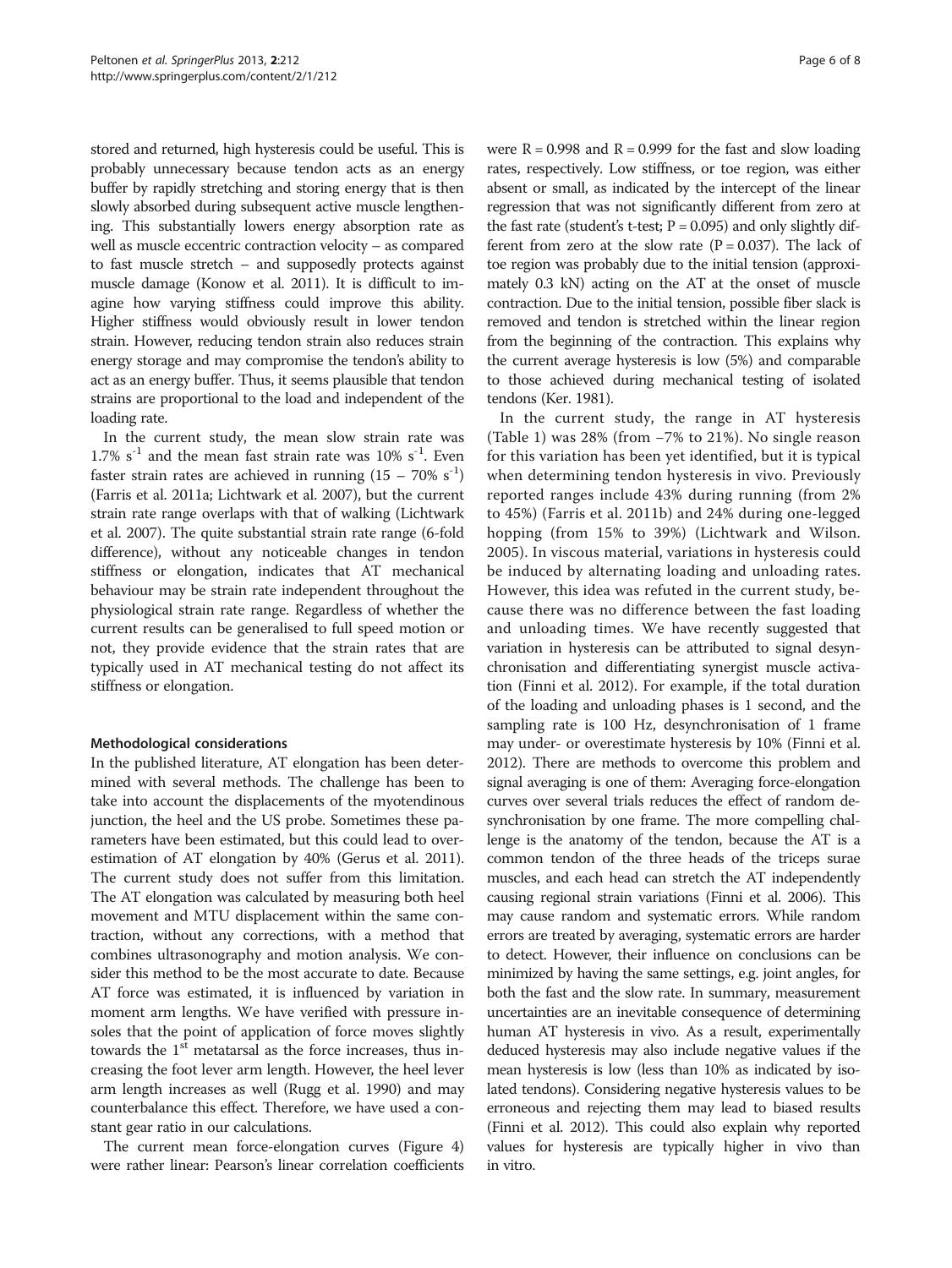## <span id="page-6-0"></span>Conclusion

In the AT of physically active individuals, elastic properties prevail over viscous properties. Thus, the AT is well suited to elastic energy storage and return during human walking, running and jumping. The current results are in agreement with the majority of in vitro studies that indicate rather non-viscous properties in tendons across species. However, the findings about tendon hysteresis remain inconclusive. In vitro studies typically demonstrate low tendon hysteresis (<10%), whereas in vivo studies have often shown higher hysteresis (>20%). Our results support the former, which we believe represent more physiological values. It is postulated that the differences in hysteresis in living tendons could be attributed to methodological variations as well as material differences in tendons induced by physical activity backgrounds and/or tendon anatomical location and function. The current results support the idea that tendon stiffness is not affected by the rate at which the load is applied during tendon mechanical testing in vivo.

#### Abbreviations

AT: Achilles tendon; CS: Coordinate system; MG: Medial gastrocnemius; MTJ: Myotendinous junction; MVC: Maximum voluntary contraction; US: Ultrasonography.

#### Competing interests

The authors have no conflicts of interest to report.

#### Authors' contributions

TF and JA are the supervisors of JP and they helped to design the study and monitored the process. JP participated in designing the study and collecting the data, analyzed the data and drafted the manuscript. LS and NC participated in collecting the data and in interpretation of the results. NC also helped to draft the manuscript. All authors read and approved the final manuscript.

#### Acknowledgements

The authors gratefully acknowledge the technical staff at the University of Jyväskylä for assistance with this study.

#### Received: 8 April 2013 Accepted: 25 April 2013 Published: 8 May 2013

#### References

- Abrahams M (1967) Mechanical behaviour of tendonIn vitro. Medical and Biological Engineering and Computing 5:433–443
- Alexander RM (2002) Tendon elasticity and muscle function. Comp Biochem Physiol A Mol Integr Physiol 133:1001–1011. doi:[10.1016/S1095-6433\(02\)](http://dx.doi.org/10.1016/S1095-6433(02)00143-5) [00143-5](http://dx.doi.org/10.1016/S1095-6433(02)00143-5)
- Alexander RM, Bennet-Clark H (1977) Storage of elastic strain energy in muscle and other tissues. Nature 265:114–117
- Bennett MB, Ker RF, Imery NJ, Alexander RM (1986) Mechanical properties of various mammalian tendons. J Zool 209:537–548. doi:[10.1111/j.1469-](http://dx.doi.org/10.1111/j.1469-7998.1986.tb03609.x) [7998.1986.tb03609.x](http://dx.doi.org/10.1111/j.1469-7998.1986.tb03609.x)
- Bouguet JY (2000) Pyramidal Implementation of the Lucas Kanade Feature Tracker. Description of the Algorithm. [http://robots.stanford.edu/cs223b04/](http://robots.stanford.edu/cs223b04/algo_tracking.pdf) [algo\\_tracking.pdf.](http://robots.stanford.edu/cs223b04/algo_tracking.pdf) Accessed 30 April 2013
- Crowninshield RD, Pope MH (1976) The strength and failure characteristics of rat medial collateral ligaments. J Trauma 16:99–105
- Danto MI, Woo SL (1993) The mechanical properties of skeletally mature rabbit anterior cruciate ligament and patellar tendon over a range of strain rates. J Orthop Res 11:58–67
- Eliasson P, Fahlgren A, Pasternak B, Aspenberg P (2007) Unloaded rat Achilles tendons continue to grow, but lose viscoelasticity. J Appl Physiol 103:459–463. doi:[10.1152/japplphysiol.01333.2006.](http://dx.doi.org/10.1152/japplphysiol.01333.2006)
- Farris D, Trewartha G, McGuigan M (2011a) The effects of a 30-min run on the mechanics of the human Achilles tendon. Eur J Appl Physiol 112:653–660. doi[:10.1007/s00421-011-2019-8](http://dx.doi.org/10.1007/s00421-011-2019-8).
- Farris DJ, Trewartha G, Polly McGuigan M (2011b) Could intra-tendinous hyperthermia during running explain chronic injury of the human Achilles tendon? J Biomech 44:822–826
- Finni T, Hodgson JA, Lai AM, Edgerton VR, Sinha S (2006) Muscle synergism during isometric plantarflexion in achilles tendon rupture patients and in normal subjects revealed by velocity-encoded cine phase-contrast MRI. Clin Biomech 21:67–74
- Finni T, Peltonen J, Stenroth L, Cronin NJ (2012) On the hysteresis in the human Achilles tendon. J Appl Physiol. doi:[10.1152/japplphysiol.01005.2012](http://dx.doi.org/10.1152/japplphysiol.01005.2012)
- Foure A, Nordez A, Cornu C (2010) Plyometric training effects on Achilles tendon stiffness and dissipative properties. J Appl Physiol 109:849–854. doi:[10.1152/](http://dx.doi.org/10.1152/japplphysiol.01150.2009) [japplphysiol.01150.2009.](http://dx.doi.org/10.1152/japplphysiol.01150.2009)
- Fukunaga T, Kubo K, Kawakami Y, Fukashiro S, Kanehisa H, Maganaris CN (2001) In vivo behaviour of human muscle tendon during walking. Proc Biol Sci 268:229–233. doi:[10.1098/rspb.2000.1361.](http://dx.doi.org/10.1098/rspb.2000.1361)
- Fung YC (1993) Biomechanics: Mechanical Properties if Living Tissues. Springer-Verlag New York, Inc., 175 Fifth Avenue, New York, NY 10010, USA
- Gerus P, Rao G, Berton E (2011) A method to characterize in vivo tendon force–strain relationship by combining ultrasonography, motion capture and loading rates. J Biomech 44:2333–2336
- Hansen P, Bojsen-Moller J, Aagaard P, Kjaer M, Magnusson SP (2006) Mechanical properties of the human patellar tendon, in vivo. Clin Biomech 21:54–58. doi[:10.1016/j.clinbiomech.2005.07.008](http://dx.doi.org/10.1016/j.clinbiomech.2005.07.008).
- Ker RF (1981) Dynamic tensile properties of the plantaris tendon of sheep (Ovis aries). J Exp Biol 93:283–302
- Ker R, Wang X, Pike A (2000) Fatigue quality of mammalian tendons. J Exp Biol 203:1317–1327
- Konow N, Azizi E, Roberts TJ (2011) Muscle power attenuation by tendon during energy dissipation. Proc Biol Sci. doi:[10.1098/rspb.2011.1435](http://dx.doi.org/10.1098/rspb.2011.1435)
- Lichtwark GA, Wilson AM (2005) In vivo mechanical properties of the human Achilles tendon during one-legged hopping. J Exp Biol 208:4715–4725. doi[:10.1242/jeb.01950](http://dx.doi.org/10.1242/jeb.01950).
- Lichtwark GA, Bougoulias K, Wilson AM (2007) Muscle fascicle and series elastic element length changes along the length of the human gastrocnemius during walking and running. J Biomech 40:157–164. doi:[10.1016/j.](http://dx.doi.org/10.1016/j.jbiomech.2005.10.035) [jbiomech.2005.10.035.](http://dx.doi.org/10.1016/j.jbiomech.2005.10.035)
- Mabuchi K, Hayatsu K, Fujie H (1991) Stiffness of canine stifle joint ligaments at relatively high rates of elongation. J Biomech Eng 113:404–409
- Maganaris CN (2003) Tendon conditioning: artefact or property? Proc Biol Sci 270:39–42
- Magnusson SP, Hansen P, Aagaard P et al (2003) Differential strain patterns of the human gastrocnemius aponeurosis and free tendon, in vivo. Acta Physiol Scand 177:185–195
- Narici MV, Maganaris CN (2006) Adaptability of elderly human muscles and tendons to increased loading. J Anat 208:433–443. doi[:10.1111/j.1469-7580.2006.00548.x](http://dx.doi.org/10.1111/j.1469-7580.2006.00548.x).
- Ng BH, Chou SM, Lim BH, Chong A (2004) Strain rate effect on the failure properties of tendons. Proc Inst Mech Eng H 218:203–206
- Noyes FR, Delucas JL, Torvik PJ (1974) Biomechanics of Anterior Cruciate Ligament Failure: An Analysis of Strain-Rate Sensitivity and Mechanism of Failure in Primates. J Bone Joint Surg Am 56:236–253
- Pearson SJ, Burgess K, Gladys N, Onambele L (2007) Creep and the in vivo assessment of human patellar tendon mechanical properties. Clin Biomech (Bristol, Avon) 22:712–717
- Peltonen J, Cronin NJ, Avela J, Finni T (2010) In vivo mechanical response of human Achilles tendon to a single bout of hopping exercise. J Exp Biol 213:1259–1265. doi:[10.1242/jeb.033514](http://dx.doi.org/10.1242/jeb.033514).
- Peltonen J, Cronin NJ, Stenroth L, Finni T, Avela J (2012) Achilles tendon stiffness is unchanged one hour after a maraton. J Exp Biol 215:3665–3671. doi[:10.1242/jeb.068874.](http://dx.doi.org/10.1242/jeb.068874)
- Pike A, Ker R, Alexander R (2000) The development of fatigue quality in high- and low-stressed tendons of sheep (Ovis aries). J Exp Biol 203:2187–2193
- Pioletti DP, Rakotomanana LR, Benvenuti J, Leyvraz P (1998) Viscoelastic constitutive law in large deformations: application to human knee ligaments and tendons. J Biomech 31:753–757